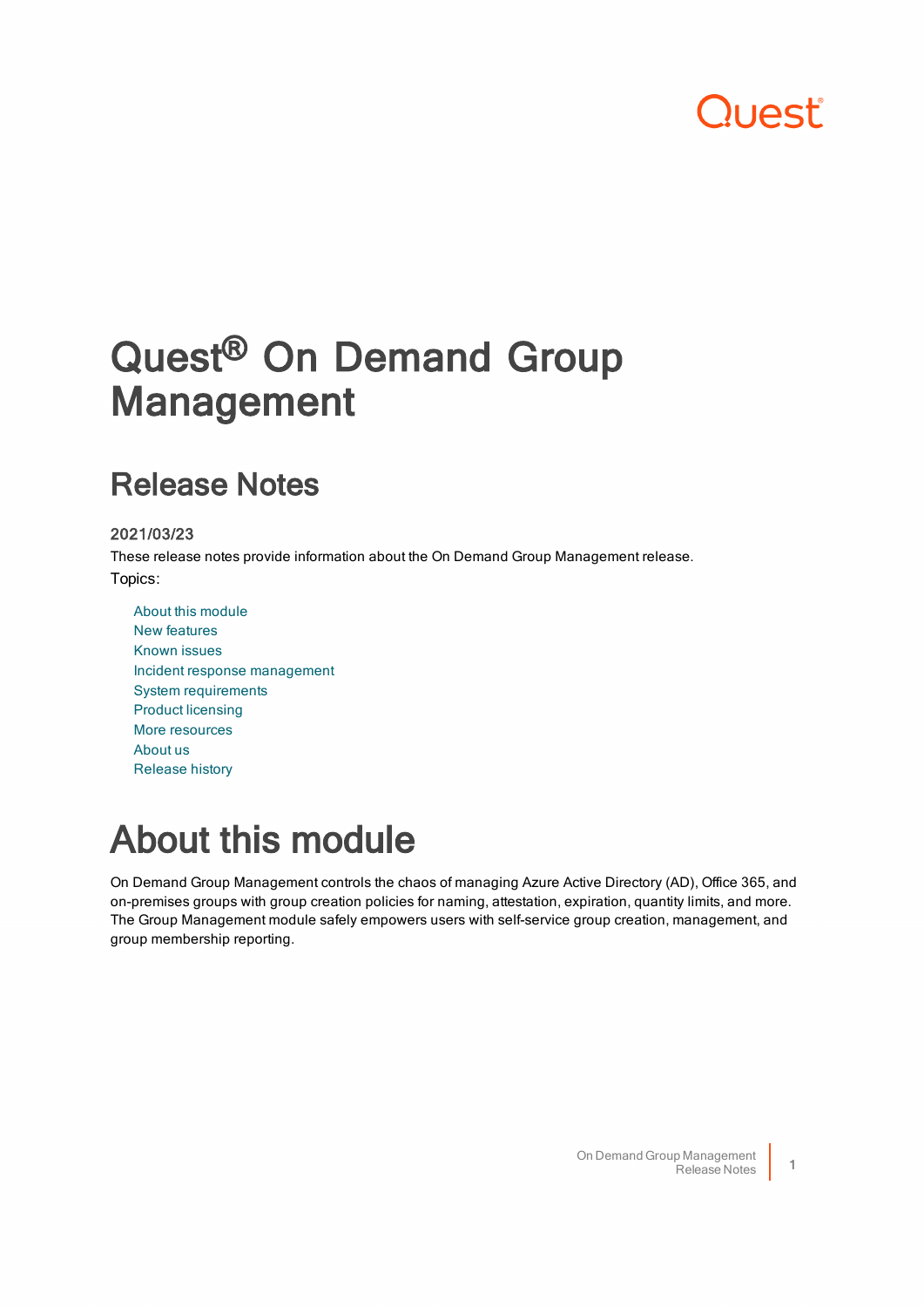# <span id="page-1-0"></span>New features

New feature in this release:

<span id="page-1-1"></span>• Deprecated Cosmos DB and now use SQL Server as the On Demand database instead.

# Known issues

The following is a list of issues, including those attributed to third-party products, known to exist at the time of release.

#### Table 1: General known issues

| Known Issue                                                                                                                                                                                                                                                                                                         | Issue ID                 |
|---------------------------------------------------------------------------------------------------------------------------------------------------------------------------------------------------------------------------------------------------------------------------------------------------------------------|--------------------------|
| If you make changes to a group during a sync, group properties (such as owners, members,<br>or group type) are not updated in real-time in the Group Details view. Workaround: Wait for<br>the next sync cycle to complete (around 5 minutes for Exchange Online groups and 30<br>minutes for local domain groups). | PBI 247024<br>PBI 247190 |
| Attestations that are still under progress could not be completed after database migration.<br>Workaround: Redo the attestation request.                                                                                                                                                                            | PBI 247688               |
| On Demand does not support an environment that has domains added into multiple<br>organizations.                                                                                                                                                                                                                    | PBI 240267               |

# <span id="page-1-2"></span>Incident response management

Quest Operations and Quest Support have procedures in place to monitor the health of the system and ensure any degradation of the service is promptly identified and resolved. On Demand relies on Azure and AWS infrastructure and as such, is subject to the possible disruption of these services. You can view the following status pages:

- Quest On Demand: <https://status.quest-on-demand.com/>
- Azure Services: <https://azure.microsoft.com/en-ca/status/>
- <span id="page-1-3"></span>• AWS Services: <https://status.aws.amazon.com/>

# System requirements

The following web browsers are supported with On Demand Group Management:

- Google Chrome (latest version)
- Mozilla Firefox (latest version)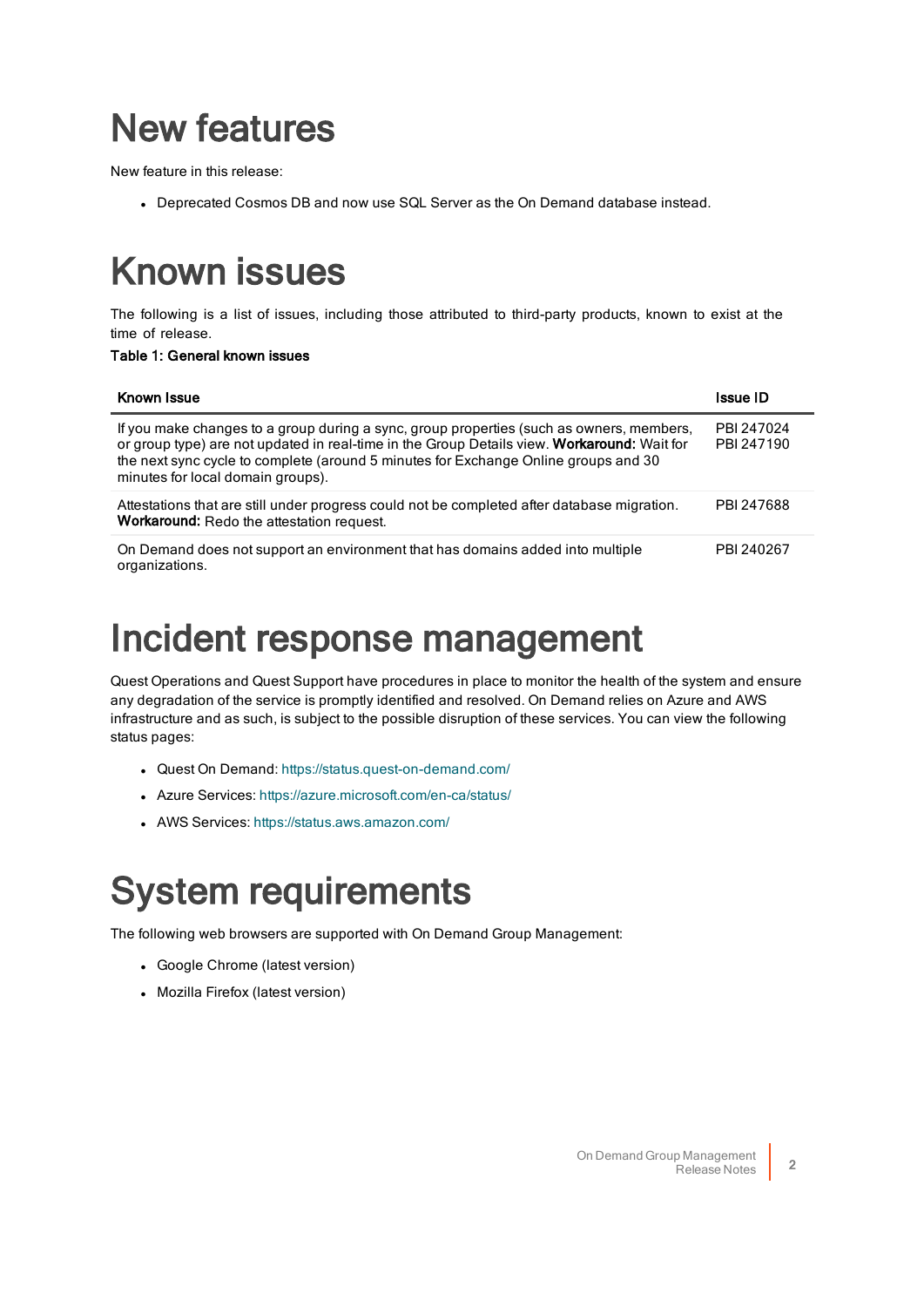# <span id="page-2-0"></span>Product licensing

On Demand is a Software as a Service (SaaS) application where application software is hosted in the cloud and made available to users through [quest-on-demand.com](http://quest-on-demand.com/).

Use of this software is governed by the Software Transaction Agreement found at [www.quest.com/legal/sta.aspx](https://www.quest.com/legal/sta.aspx) and the SaaS Addendum at [www.quest.com/legal/saas-addendum.aspx.](https://www.quest.com/legal/saas-addendum.aspx) This software does not require an activation or license key to operate.

You can sign in to On Demand as a Guest user and sample the solutions the product can offer. As a Guest user, you can add your Azure AD tenant and look for problems that can be solved by On Demand. To sign in as a Guest user, go to [quest-on-demand.com](http://quest-on-demand.com/) and click Continue as Guest.

Trial licenses are available. To enable a trial license, you must use a Quest account to sign up for On Demand. Use one of the following procedures:

- To enable a trial license with an existing Quest [account](#page-2-1)
- To create a Quest [account](#page-2-2) and enable a trial license

#### <span id="page-2-1"></span>To enable a trial license with an existing Quest account

- 1. Go to <https://www.quest.com/on-demand/>
- 2. Scroll down to the module you are interested in and click Try Online.
- 3. On the Free Trial of <Module Name> page, click Sign In for your Free Trial.
- 4. Fill in your Quest account credentials and click Sign In. The Welcome to On Demand page opens.
- 5. In the Add organization name field, enter a name for your On Demand organization.
- 6. In the Select Region field, select the region where you want your data to reside.
- 7. Click Create New Organization.

You can now add your Azure AD tenant and begin using the module. See the Global [Settings](https://support.quest.com/technical-documents/on-demand-global-settings/current/user-guide) User Guide for more information on working with On Demand.

### <span id="page-2-2"></span>To create a Quest account and enable a trial license

- 1. Go to <https://www.quest.com/on-demand/>
- 2. Scroll down to the module you are interested in and click Try Online. To try online, you must create a Quest account and then sign up for On Demand.
- 3. Create a Quest account.
	- a. Click Create a Trial Account.
	- b. Fill in the fields on the Create Account page. Note that the email and password entered here will be the credentials you use to sign in to On Demand.
	- c. Click Create Account.

The "We've sent you an email" page opens.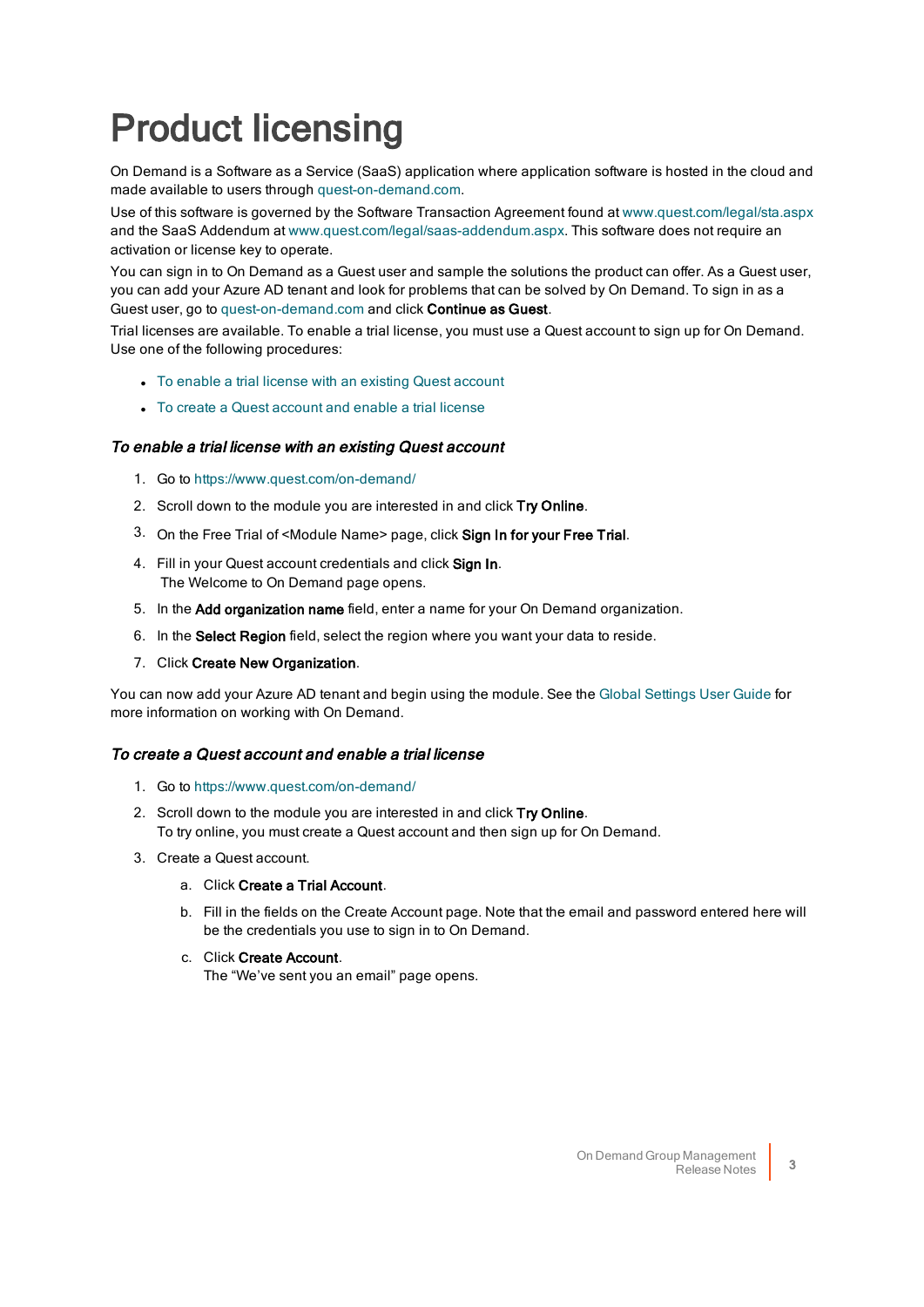- 4. Sign in to On Demand.
	- a. Go to your email account and open the email from support.quest.com. Click on the verification link. The Welcome to On Demand page opens.
	- b. In the Add organization name field, enter a name for your On Demand organization.
	- c. In the Select Region field, select the region where you want your data to reside.
	- d. Click Create New Organization.

You can now add your Azure AD tenant and begin using the module. See the Global [Settings](https://support.quest.com/technical-documents/on-demand-global-settings/current/user-guide) User Guide for more information on working with On Demand.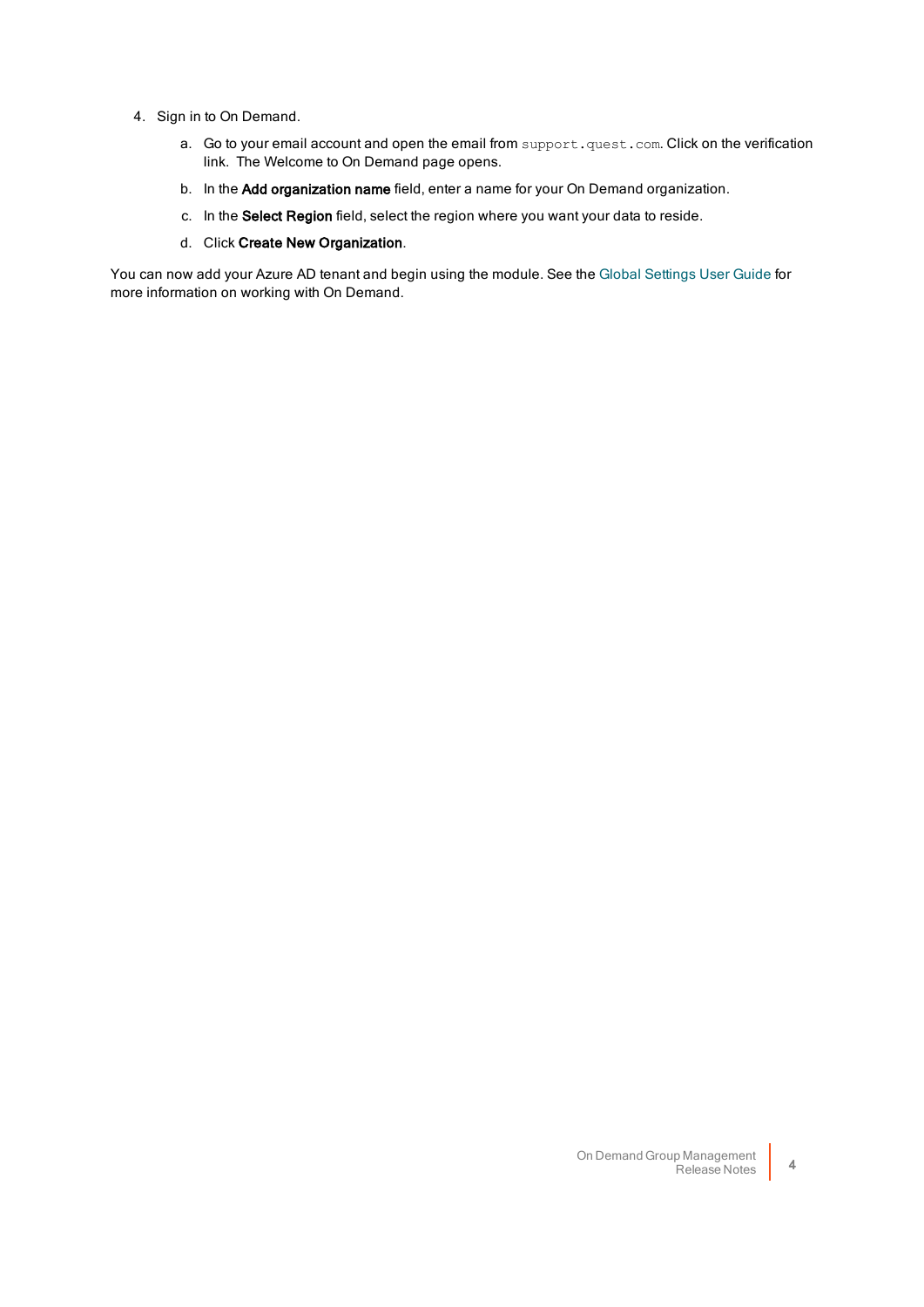# <span id="page-4-0"></span>More resources

Additional information is available from the following:

- Online product [documentation](https://support.quest.com/technical-documents) (enter On Demand in the Product search field)
- Quest On Demand [community](https://www.quest.com/community/products/on-demand#)
- <span id="page-4-1"></span>• Product trials and [subscriptions](https://www.quest.com/on-demand/)

# About us

Quest creates software solutions that make the benefits of new technology real in an increasingly complex IT landscape. From database and systems management, to Active Directory and Office 365 management, and cyber security resilience, Quest helps customers solve their next IT challenge now. Around the globe, more than 130,000 companies and 95% of the Fortune 500 count on Quest to deliver proactive management and monitoring for the next enterprise initiative, find the next solution for complex Microsoft challenges and stay ahead of the next threat. Quest Software. Where next meets now. For more information, visit [www.quest.com.](https://www.quest.com/)

# Technical support resources

Technical support is available to Quest customers with a valid maintenance contract and customers who have trial versions. You can access the Quest Support Portal at [https://support.quest.com](https://support.quest.com/).

The Support Portal provides self-help tools you can use to solve problems quickly and independently, 24 hours a day, 365 days a year. The Support Portal enables you to:

- Submit and manage a Service Request
- View Knowledge Base articles
- Sign up for product notifications
- Download software and technical documentation
- View how-to-videos
- Engage in community discussions
- Chat with support engineers online
- View services to assist you with your product

# Third-party contributions

This product contains the following third-party components. For third-party license information, go to [https://www.quest.com/legal/license-agreements.aspx.](https://www.quest.com/legal/license-agreements.aspx) Source code for components marked with an asterisk (\*) is available at [https://opensource.quest.com](https://opensource.quest.com/).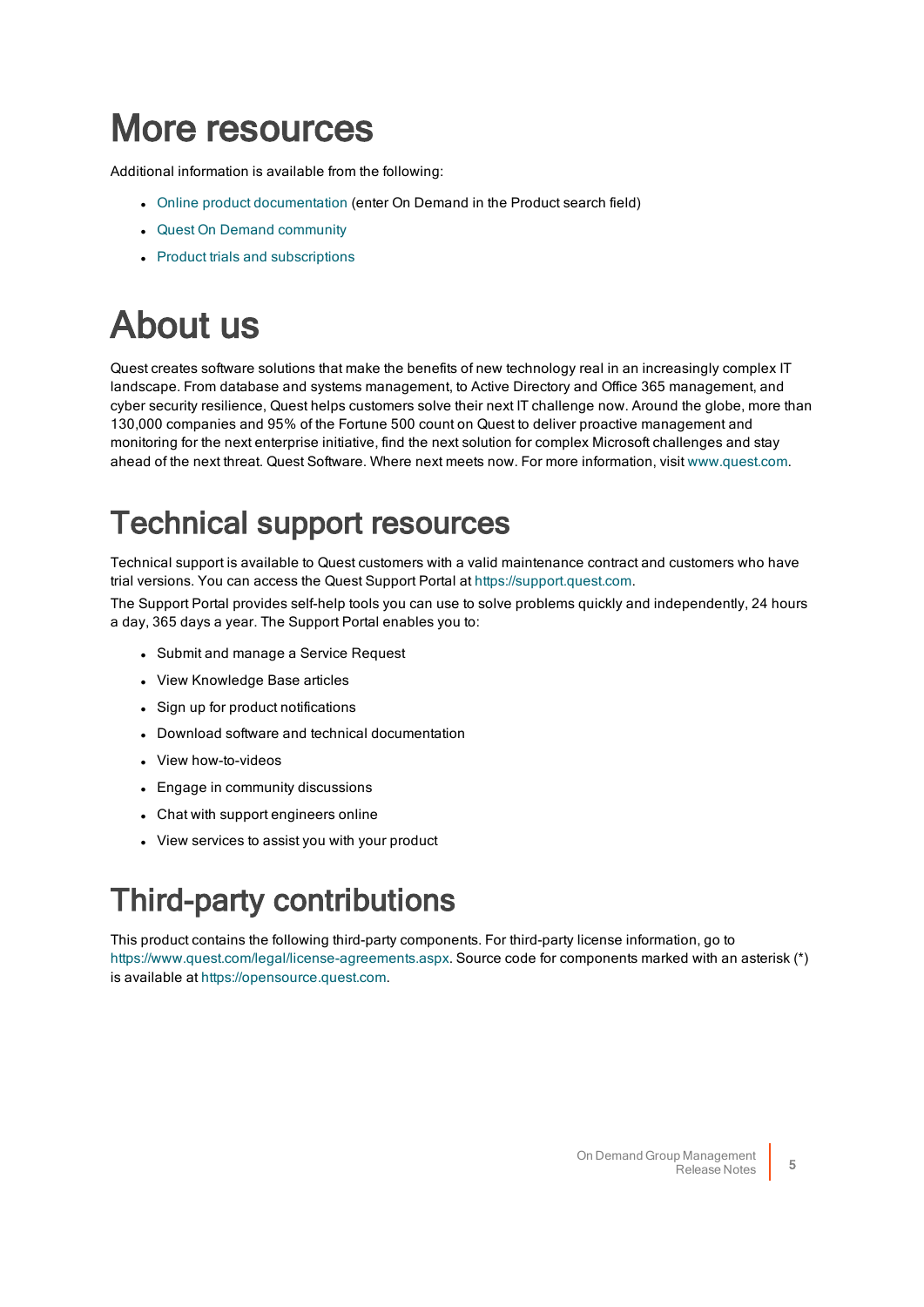### Table 2: List of Third-Party Contributions

| Component                               | <b>License or Acknowledgment</b>                                                                    |
|-----------------------------------------|-----------------------------------------------------------------------------------------------------|
| @angular/animations 5.2.0               | Use of this component is governed<br>by the MIT 1.0 license.                                        |
| @angular/common 5.2.0                   | Use of this component is governed<br>by the MIT 1.0 license.<br>Copyright (c) 2015 Cameron Spear    |
| @angular/compiler 5.2.0                 | Use of this component is governed<br>by the MIT 1.0 license.                                        |
| @angular/core 5.2.0                     | Use of this component is governed<br>by the MIT 1.0 license.                                        |
| @angular/forms 5.2.0                    | Use of this component is governed<br>by the MIT 1.0 license.                                        |
| @angular/http 5.2.0                     | Use of this component is governed<br>by the MIT 1.0 license.                                        |
| @angular/language-service 5.2.0         | Use of this component is governed<br>by the MIT 1.0 license.                                        |
| @angular/platform-browser 5.2.0         | Use of this component is governed<br>by the MIT 1.0 license.                                        |
| @angular/platform-browser-dynamic 5.2.0 | Use of this component is governed<br>by the MIT 1.0 license.                                        |
| @angular/router 5.2.0                   | Use of this component is governed<br>by the MIT 1.0 license.<br>Copyright (c) 2013 Components       |
| Application Insight                     | Use of this component is governed<br>by the MIT 1.0 license.<br>Copyright (c) Microsoft Corporation |
| Azure KeyVault Service                  | Use of this component is governed<br>by the MIT 1.0 license.<br>Copyright (c) 2015 Microsoft        |
| Azure SQL Database                      |                                                                                                     |
| Azure Service Bus                       | Use of this component is governed<br>by the MIT 1.0 license.<br>Copyright (c) 2015 Microsoft        |
| Azure Storage                           | Use of this component is governed<br>by the Apache License 2.0.                                     |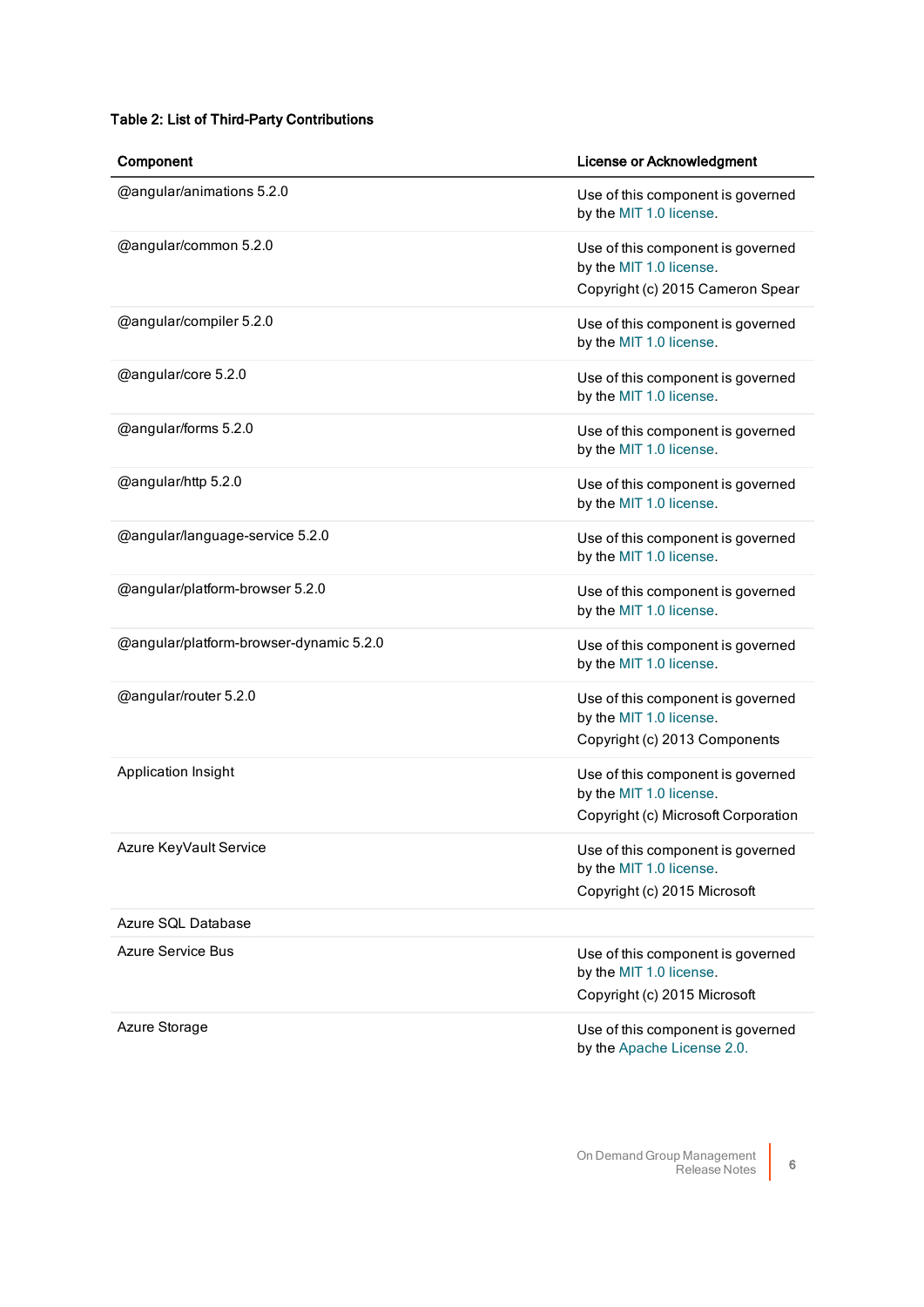| Component                                          | <b>License or Acknowledgment</b>                                                                                                                                 |
|----------------------------------------------------|------------------------------------------------------------------------------------------------------------------------------------------------------------------|
| core-js $2.4.1$                                    | Use of this component is governed<br>by the MIT 1.0 license.<br>Copyright (c) 2014-2020 Denis<br>Pushkarev                                                       |
| jQuery 2.2.4                                       | Use of this component is governed<br>by the MIT 1.0 license.<br>Copyright (c) JS Foundation and<br>other contributors                                            |
| jquery-datetimepicker 2.5.20                       | Use of this component is governed<br>by the MIT 1.0 license.<br>Copyright (c) 2013 http://xdsoft.net                                                             |
| jwt-decode 2.2.0                                   | Use of this component is governed<br>by the MIT 1.0 license.<br>Copyright (c) 2015 Auth0, Inc.<br><support@auth0.com><br/>(http://auth0.com)</support@auth0.com> |
| Keycloak 6.0.1                                     | Use of this component is governed<br>by the Apache License 2.0.                                                                                                  |
| materialize-css 0.100.2                            | Use of this component is governed<br>by the MIT 1.0 license.<br>Copyright (c) 2014-2019 Materialize                                                              |
| messageformat 2.0.4                                | Use of this component is governed<br>by the MIT 1.0 license.<br>Copyright (c) OpenJS Foundation<br>and contributors, https://openjsf.org/                        |
| Microsoft.ApplicationInsights.WindowsServer 2.12.0 | Use of this component is governed<br>by the MIT 1.0 license.<br>Copyright (c) Microsoft Corporation                                                              |
| Microsoft.AspNet.WebApi.Client 5.2.7               | Use of this component is governed<br>by the Apache License 2.0.<br>Copyright (c) .NET Foundation. All<br>rights reserved.                                        |
| Microsoft.AspNetCore.OData 7.1.0                   | Use of this component is governed<br>by the MIT 1.0 license.<br>Copyright (c) Microsoft. All rights<br>reserved.                                                 |
| Microsoft.Azure.Cosmos 3.15.1                      | Use of this component is governed<br>by the MIT 1.0 license.                                                                                                     |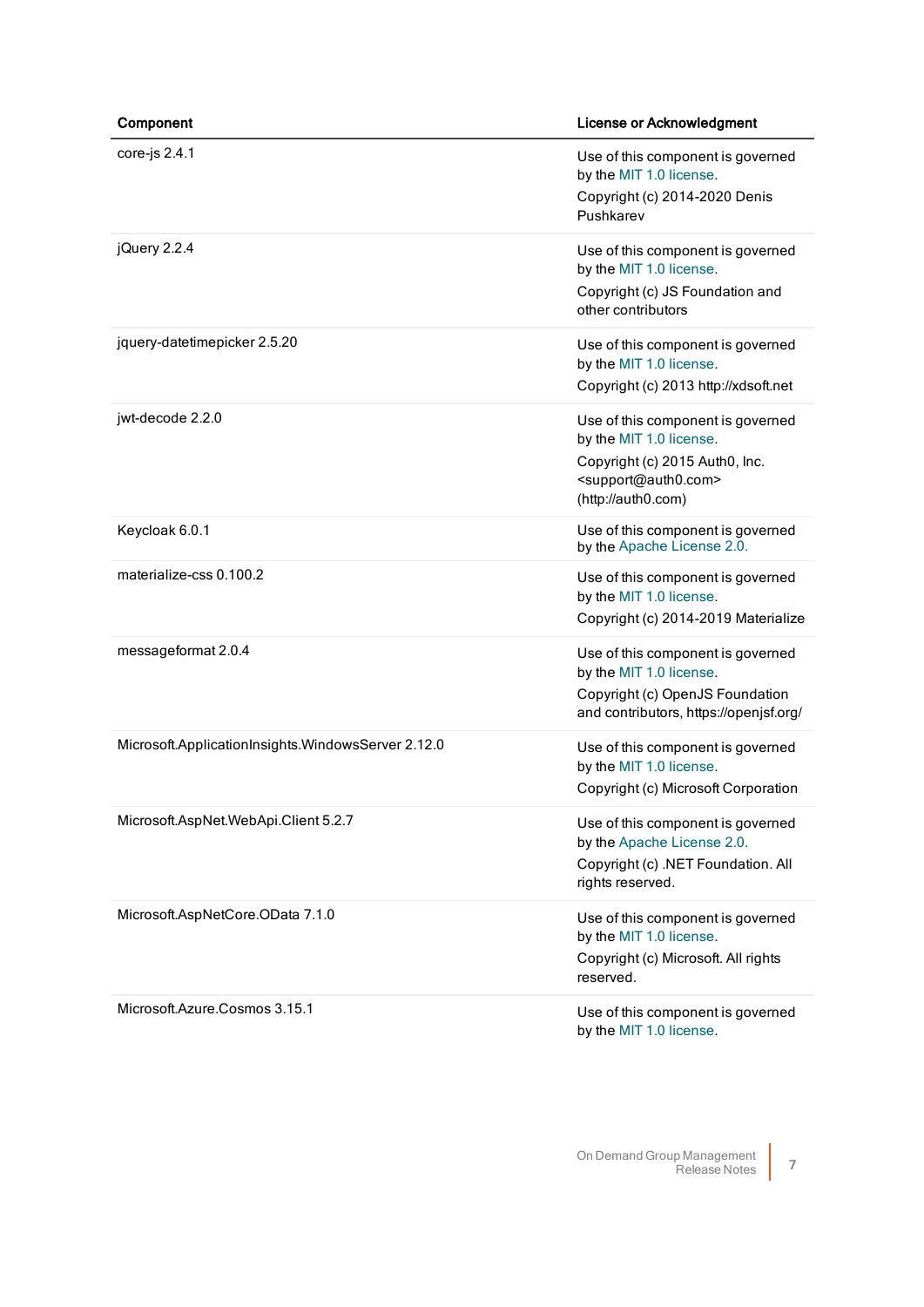|                                                                             | Copyright (c) Microsoft. All rights<br>reserved.                                                                       |
|-----------------------------------------------------------------------------|------------------------------------------------------------------------------------------------------------------------|
| Microsoft.Azure.Cosmos.Table 1.0.8                                          | Use of this component is governed<br>by the MIT 1.0 license.<br>Copyright (c) Microsoft. All rights<br>reserved.       |
| Microsoft.Azure.DocumentDB.Core 2.11.4                                      | Use of this component is governed<br>by the MIT 1.0 license.<br>Copyright (c) 2014 Microsoft<br>Corporation            |
| Microsoft.Azure.FuncSystem.Text.RegularExpressionstions.Extensions<br>1.0.0 | Use of this component is governed<br>by the MIT 1.0 license.<br>Copyright (c) 2019 Fabio<br>Cavalcante                 |
| Microsoft.Azure.KeyVault 3.0.3                                              | Use of this component is governed<br>by the MIT 1.0 license.<br>Copyright (c) 2015 Microsoft                           |
| Microsoft.Azure.ServiceBus 4.1.1                                            | Use of this component is governed<br>by the MIT 1.0 license.<br>Copyright (c) 2015 Microsoft                           |
| Microsoft.Azure.Services.AppAuthentication 1.4.0                            | Use of this component is governed<br>by the MIT 1.0 license.<br>Copyright (c) 2019 Microsoft                           |
| Microsoft.Azure.WebJobs.Extensions.DurableTask 2.0.0                        | Use of this component is governed<br>by the MIT 1.0 license.<br>Copyright (c) .NET Foundation. All<br>rights reserved. |
| Microsoft.Azure.WebJobs.Extensions.ServiceBus 4.1.1                         | Use of this component is governed<br>by the MIT 1.0 license.<br>Copyright (c) .NET Foundation. All<br>rights reserved. |
| Microsoft.Azure.WebJobs.Extensions.Storage 3.0.10                           | Use of this component is governed<br>by the MIT 1.0 license.<br>Copyright (c) .NET Foundation. All<br>rights reserved. |
| Microsoft.Azure.WebJobs.Extensions 3.0.6                                    | Use of this component is governed<br>by the MIT 1.0 license.<br>Copyright (c) .NET Foundation. All                     |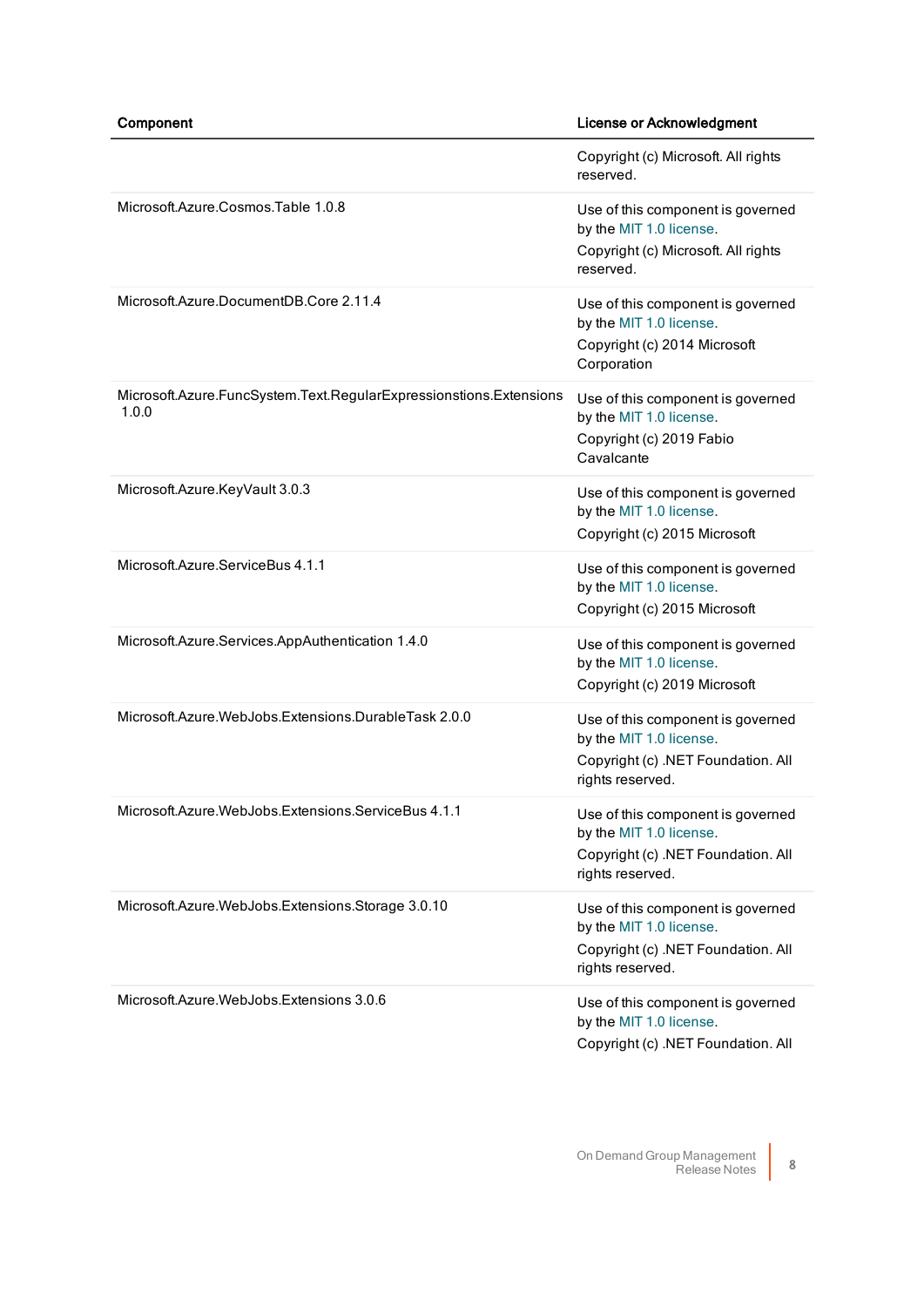|                                                            | rights reserved.                                                                                                       |
|------------------------------------------------------------|------------------------------------------------------------------------------------------------------------------------|
| Microsoft.Azure.WebJobs.Extensions.Http 3.0.2              | Use of this component is governed<br>by the MIT 1.0 license.<br>Copyright (c) .NET Foundation. All<br>rights reserved. |
| Microsoft.Azure.WebJobs.Host.Storage 3.0.14                | Use of this component is governed<br>by the MIT 1.0 license.<br>Copyright (c) .NET Foundation. All<br>rights reserved. |
| Microsoft.CodeAnalysis.FxCopAnalyzers 2.6.2                | Use of this component is governed<br>by the Apache License 2.0.                                                        |
| Microsoft.Data.SqlClient 1.1.1                             | Use of this component is governed<br>by the MIT 1.0 license.<br>Copyright (c) Microsoft Corporation                    |
| Microsoft.Extensions.Configuration.Binder 3.1.9            | Use of this component is governed<br>by the MIT 1.0 license.<br>Copyright (c) Microsoft Corporation                    |
| Microsoft.Extensions.Configuration.Json 3.1.9              | Use of this component is governed<br>by the MIT 1.0 license.<br>Copyright (c) Microsoft Corporation                    |
| Microsoft.Extensions.Dependencylnjection 3.1.2             | Use of this component is governed<br>by the Apache License 2.0.<br>Copyright (c) .NET Foundation and<br>Contributors   |
| Microsoft.Extensions.Dependencylnjection.Abstraction 3.1.2 | Use of this component is governed<br>by the Apache License 2.0.<br>Copyright (c) .NET Foundation and<br>Contributors   |
| Microsoft.Graph 1.20.0                                     | Use of this component is governed<br>by the MIT 1.0 license.                                                           |
| Microsoft.Identity.Client 4.5.1                            | Use of this component is governed<br>by the MIT 1.0 license.<br>Copyright (c) Microsoft Corporation                    |
| Microsoft.IdentityModel.Protocols.OpenIdConnect 5.5.0      | Use of this component is governed<br>by the MIT 1.0 license.<br>Copyright (c) Microsoft Corporation                    |
| Microsoft.IO.RecyclableMemoryStream 1.3.3                  | Use of this component is governed                                                                                      |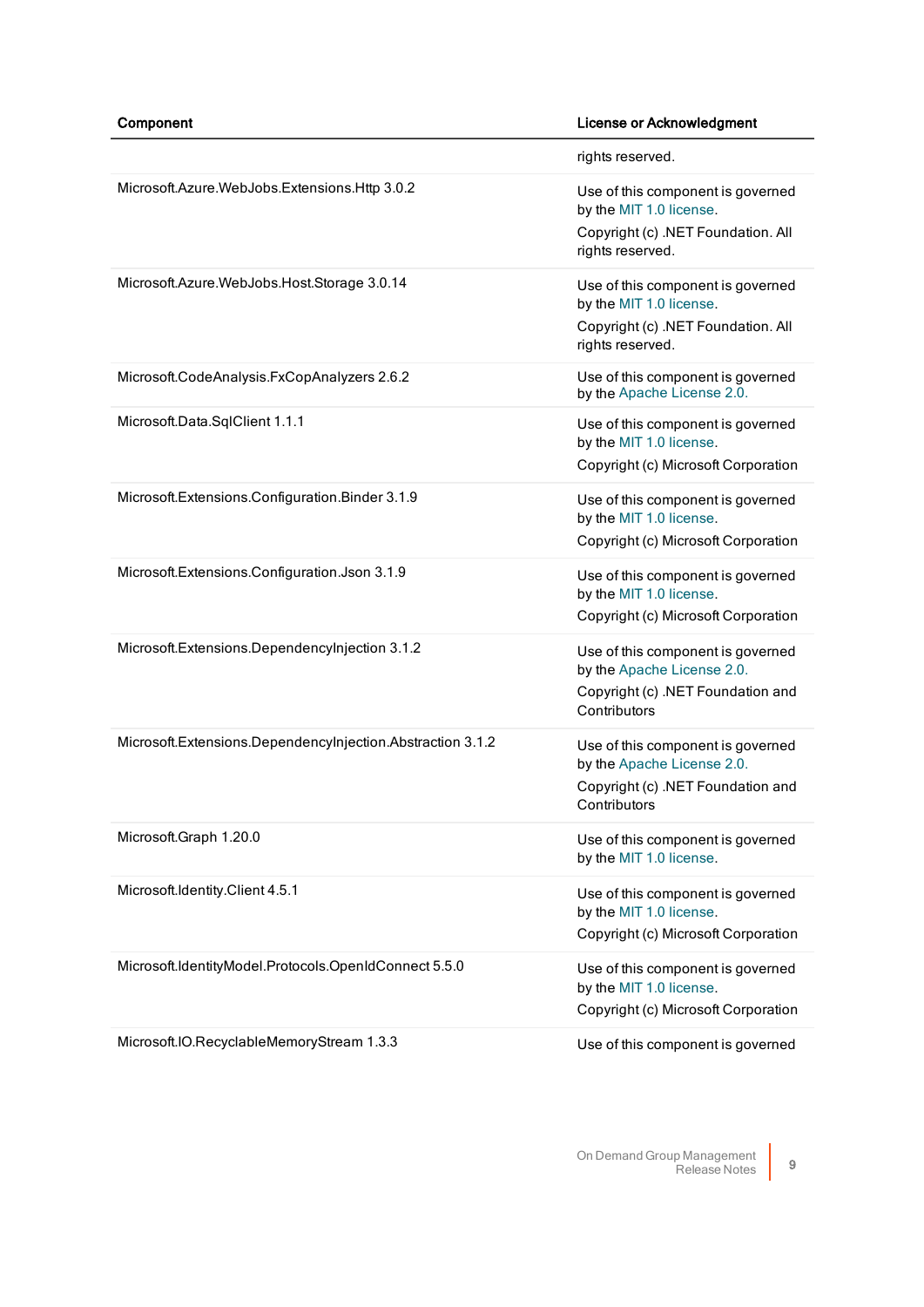|                                         | by the MIT 1.0 license.<br>Copyright (c) .NET Foundation. All<br>rights reserved.                                                                                                                       |
|-----------------------------------------|---------------------------------------------------------------------------------------------------------------------------------------------------------------------------------------------------------|
| Microsoft.NET.Sdk.Functions 3.0.9       | Use of this component is governed<br>by the MIT 1.0 license.<br>Copyright (c) Microsoft Corporation.<br>All rights reserved.                                                                            |
| moment 2.22.2                           | Use of this component is governed<br>by the MIT 1.0 license.<br>Copyright (c) JS Foundation and<br>other contributors                                                                                   |
| NETStandard.Library 2.0.3               | Use of this component is governed<br>by the MIT 1.0 license.<br>Copyright (c) .NET Foundation and<br>Contributors                                                                                       |
| Newtonsoft.Json 12.0.3                  | Use of this component is governed<br>by the MIT 1.0 license.<br>Copyright (c) 2007 James Newton-<br>King                                                                                                |
| ng2-charts 1.6.0                        | Use of this component is governed<br>by the MIT 1.0 license.<br>Copyright (c) 2015-2017 Dmitriy<br>Shekhovtsov <valorkin@gmail.com><br/>Copyright (c) 2015-2017 Valor<br/>Software</valorkin@gmail.com> |
| rxjs 5.5.5                              | Use of this component is governed<br>by the Apache License 2.0.                                                                                                                                         |
| svgxuse 1.2.6                           | Use of this component is governed<br>by the MIT 1.0 license.<br>Copyright (c) IcoMoon (icomoon.io)                                                                                                      |
| System.ComponentModel.Annotations 4.5.0 | Use of this component is governed<br>by the MIT 1.0 license.<br>Copyright (c) .NET Foundation and<br>Contributors                                                                                       |
| System.Buffers 4.5.1                    |                                                                                                                                                                                                         |
| tether $1.4.5$                          | Use of this component is governed<br>by the MIT 1.0 license.<br>Copyright (c) 2014-2019 HubSpot,                                                                                                        |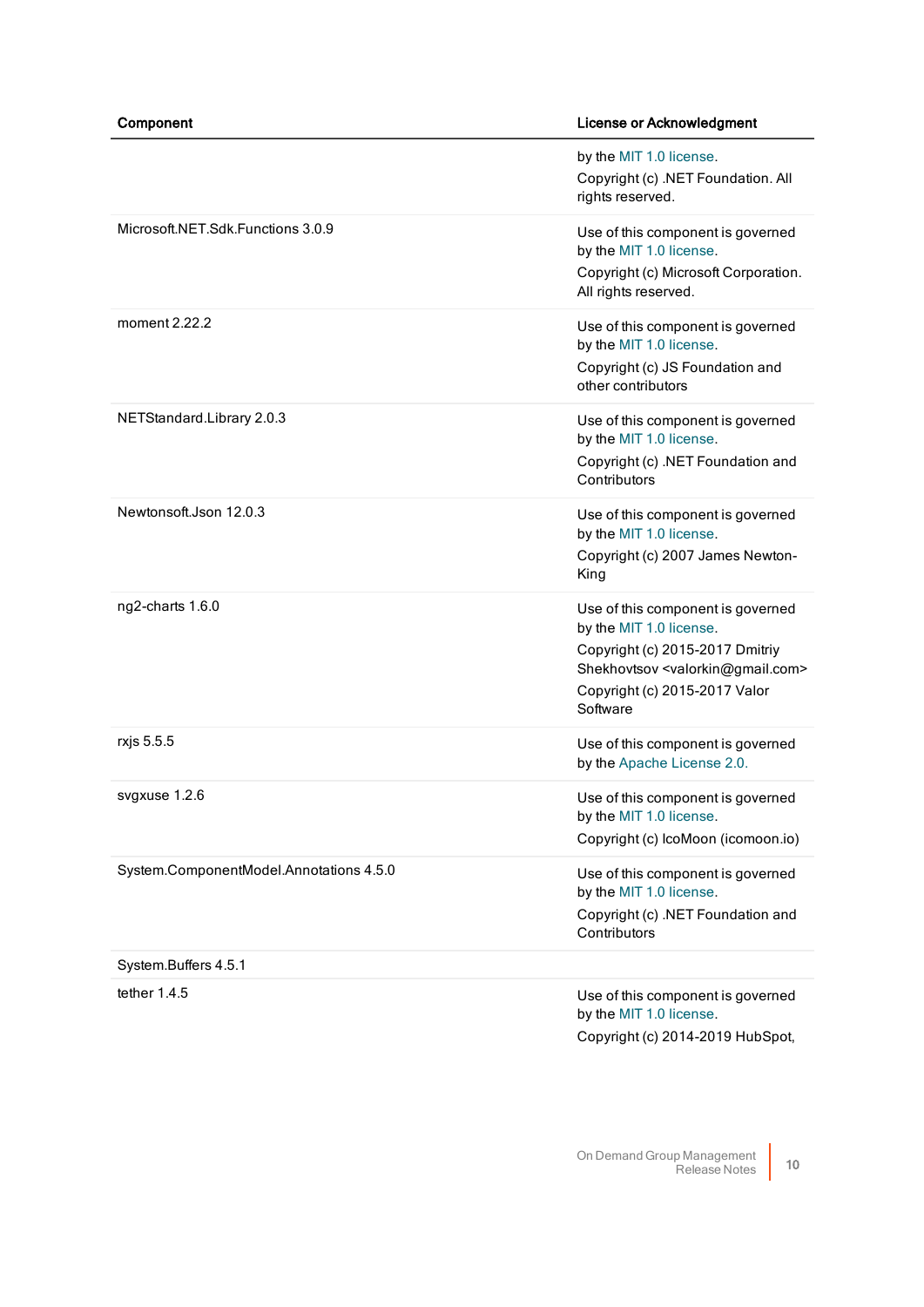|                                       | Inc.<br>Copyright (c) 2019 Ship Shape<br>Consulting LLC                                                 |
|---------------------------------------|---------------------------------------------------------------------------------------------------------|
| Unity 5.11.1                          | Use of this component is governed<br>by the Apache License 2.0.                                         |
| Unity.Interception 5.11.1             | Use of this component is governed<br>by the Apache License 2.0.                                         |
| Unity RegistrationByConvention 5.11.1 | Use of this component is governed<br>by the Apache License 2.0.                                         |
| WindowsAzure.Storage 9.3.3            | Use of this component is governed<br>by the Apache License 2.0.                                         |
| zone.js 0.8.29                        | Use of this component is governed<br>by the MIT 1.0 license.<br>Copyright (c) 2016-2018 Google,<br>Inc. |

# <span id="page-10-0"></span>Release history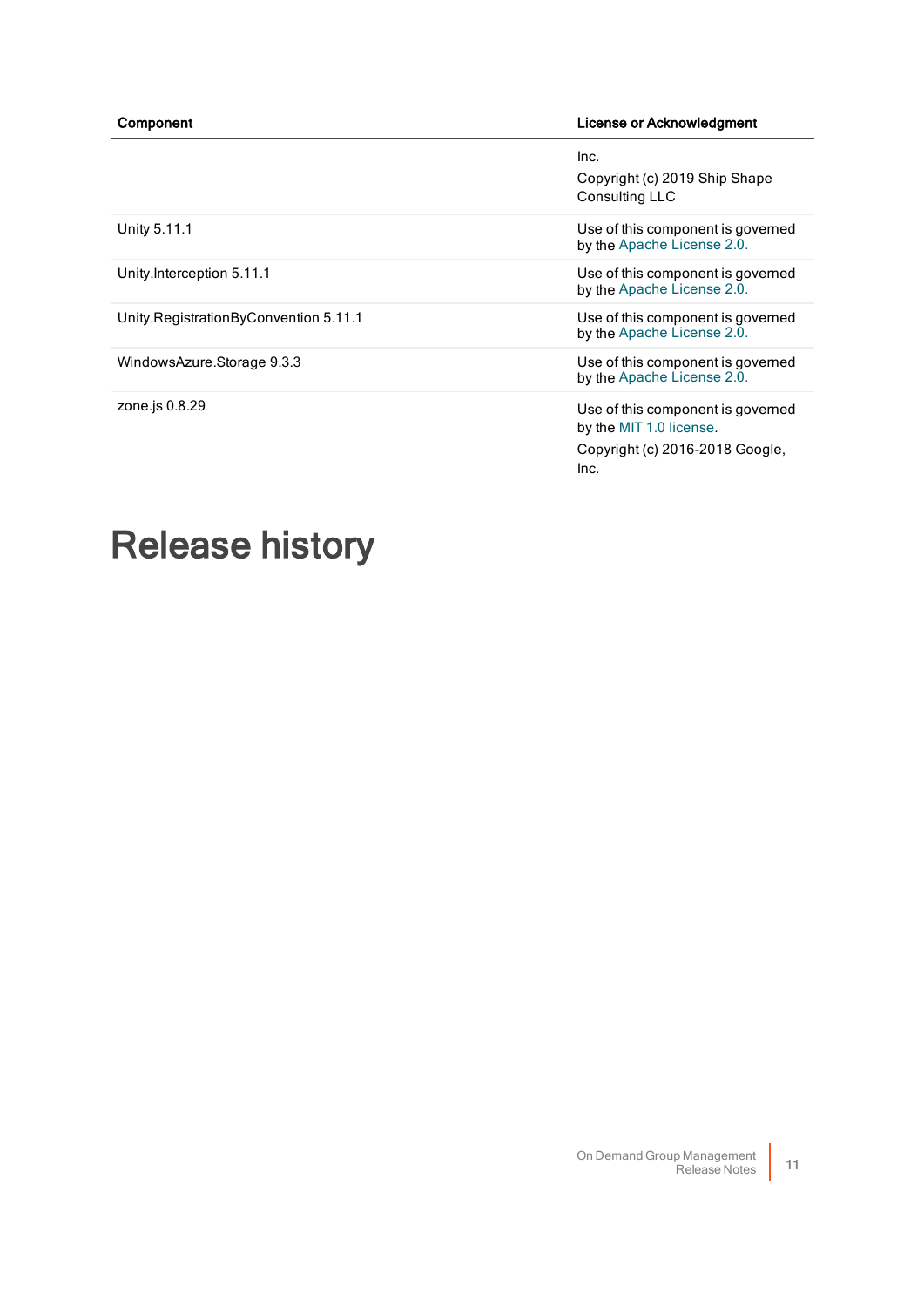# 2020/10/15

### New features

### • Creation of on-premises groups

The Settings page now includes a new tile "Organizational Units" where you can configure the default OU for the on-premises groups created in Group Management.

**.** Group Creation Template for Self-Service

There is a new group setting "Group Creation Template for Self-Service" on the Settings > Policies page. This setting is a part of the group category, and defines location, type, scope, and domain for groups created through self-service. Users can select a template to apply the defined values when they create a group in the self-service portal.

#### • Integration with On Demand Activity Trail Auditing activity logs can be downloaded on the On Demand home > Settings > ACTIVITY TRAIL > Group Management page. These auditing logs provide the following types of events:

- Admin portal
	- Adding or removing a group owner or member
	- Adding, updating, or deleting a group
	- Attesting or auto-attesting membership or ownership of a group
	- Auto-deleting an expired group
	- Auto-removing an expired member from group
	- Adding, updating, and deleting a group category
	- Adding, updating, and deleting a group naming rule
	- Adding, updating, and deleting a group security level
- Self-service portal
	- Adding or removing a group owner or member
	- Joining or leaving a group as owner or member
	- Adding, updating, or deleting a group
	- Attesting or auto-attesting membership or ownership of a group

### • Support for additional Azure regions

Europe, Canada, United Kingdom (UK), and Australia Azure regions are now supported.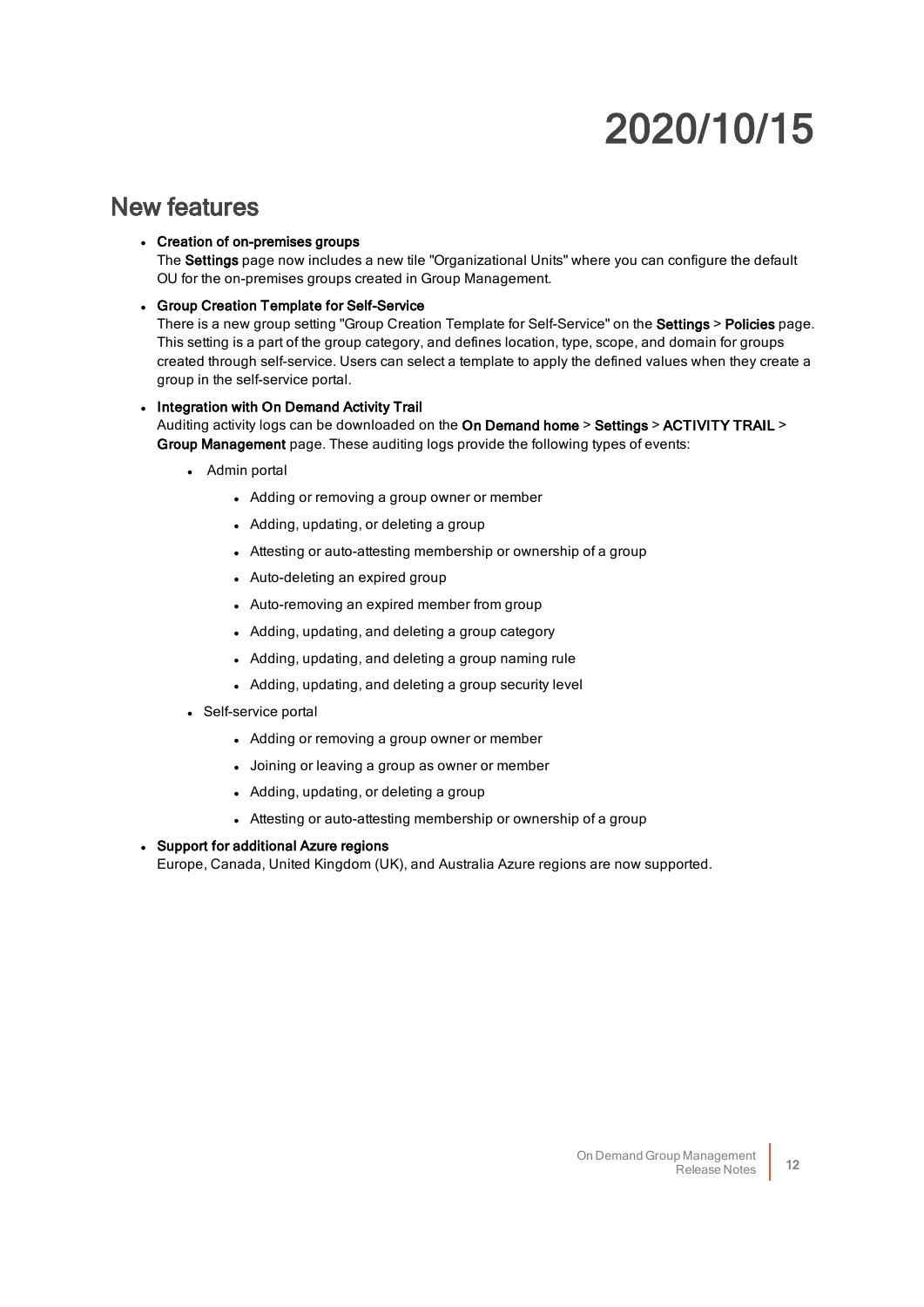#### • Improvement of search functionality

Searches are no longer case-sensitive.

- . In the admin portal, this includes the following types of searches:
	- Typing the name of a group in the Group name search fields.
	- Clicking the filter icon on the Groups or Activities tabs and typing text in the search fields.
	- Typing the name of an owner or group member in the Display name search field when viewing group details
	- Typing a service name in the Service name search field when viewing group details.
- . In the self-service portal, this includes the following types of searches:
	- Typing the name of a group in the Group name search fields.
	- Clicking the filter icon and typing text in the search fields.

#### • Creation of Group Privacy Rules

This setting is part of the group category and defines the visibility of a group on the Gallery page in the self-service portal. It also defines the groups that users can view and request to join via the New Request > Join Group feature on the self-service portal.

- <sup>l</sup> If a group is assigned a group privacy rule that is set to private, it is not visible to users in the selfservice portal who are not owners or members of the group. If a group is assigned a group privacy rule that is set to public, all users can view the group in the self-service portal.
- You can add exceptions to group privacy rules that allow specified groups in a tenant in an organization to be exempt from the group privacy rule setting assigned to them. For example, if you create groups using a category that has a private group privacy rule, you can create exceptions within the group privacy rule to allow one or more groups to be public.
	- Exceptions to group privacy rules can be made for groups by group name, group owner, and/or group member.
	- Exceptions can be added for groups in different tenants to one group privacy rule, which allows you to use one group privacy rule to specify exceptions for all tenants.
	- Multiple rules can be added within one exception. The default operator between rules within one exception is "AND".
	- Multiple exceptions can be added to one group privacy rule. The default operator between exceptions is "OR".

## 2020/09/15

- You can now add exceptions to group privacy rules that allow specified groups in a tenant in an organization to be exempt from the group privacy rule setting assigned to them. For example, if you create groups using a category that has a private group privacy rule, you can create exceptions within the group privacy rule to allow one or more groups to be public.
	- Exceptions to group privacy rules can be made by group name, group owner, and/or group member.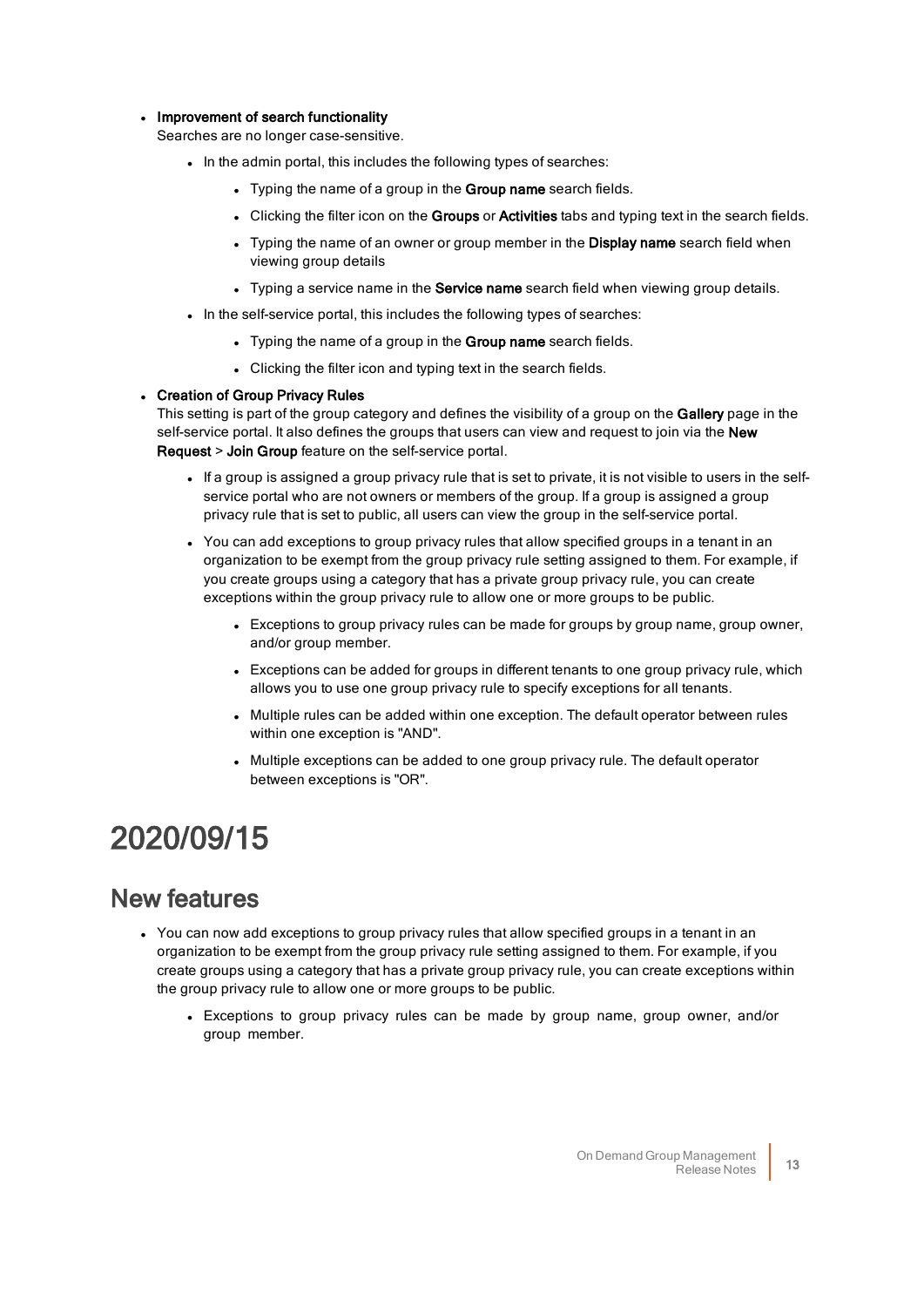- Exceptions can be added for groups in different tenants to one group privacy rule, which allows you to use one group privacy rule to specify exceptions for all tenants.
- Multiple rules can be added within one exception. The default operator between rules within one exception is "AND".
- Multiple exceptions can be added to one group privacy rule. The default operator between exceptions is "OR".

## 2020/09/08

### New features

- . In the admin portal and self-service portal, searches are no longer case-sensitive.
	- . In the admin portal, this includes the following types of searches:
		- Typing the name of a group in the Group name search fields.
		- Clicking the filter icon on the Groups or Activities tabs and typing text in the search fields.
		- Typing the name of an owner or group member in the Display name search field when viewing group details
		- Typing a service name in the Service name search field when viewing group details.
	- . In the self-service portal, this includes the following types of searches:
		- Typing the name of a group in the Group name search fields.
		- Clicking the filter icon and typing text in the search fields.

## 2020/09/01

- Added a new group setting called "Group Privacy Rule" on the Settings > Policies page.
	- This setting is part of the group category and defines the visibility of a group on the Gallery page in the self-service portal. It also defines the groups that users can view and request to join via the New Request > Join Group feature on the self-service portal.
	- If a group is assigned a group privacy rule that is set to private, it is not visible to users in the selfservice portal who are not owners or members of the group.
	- If a group is assigned a group privacy rule that is set to public, all users can view the group in the self-service portal.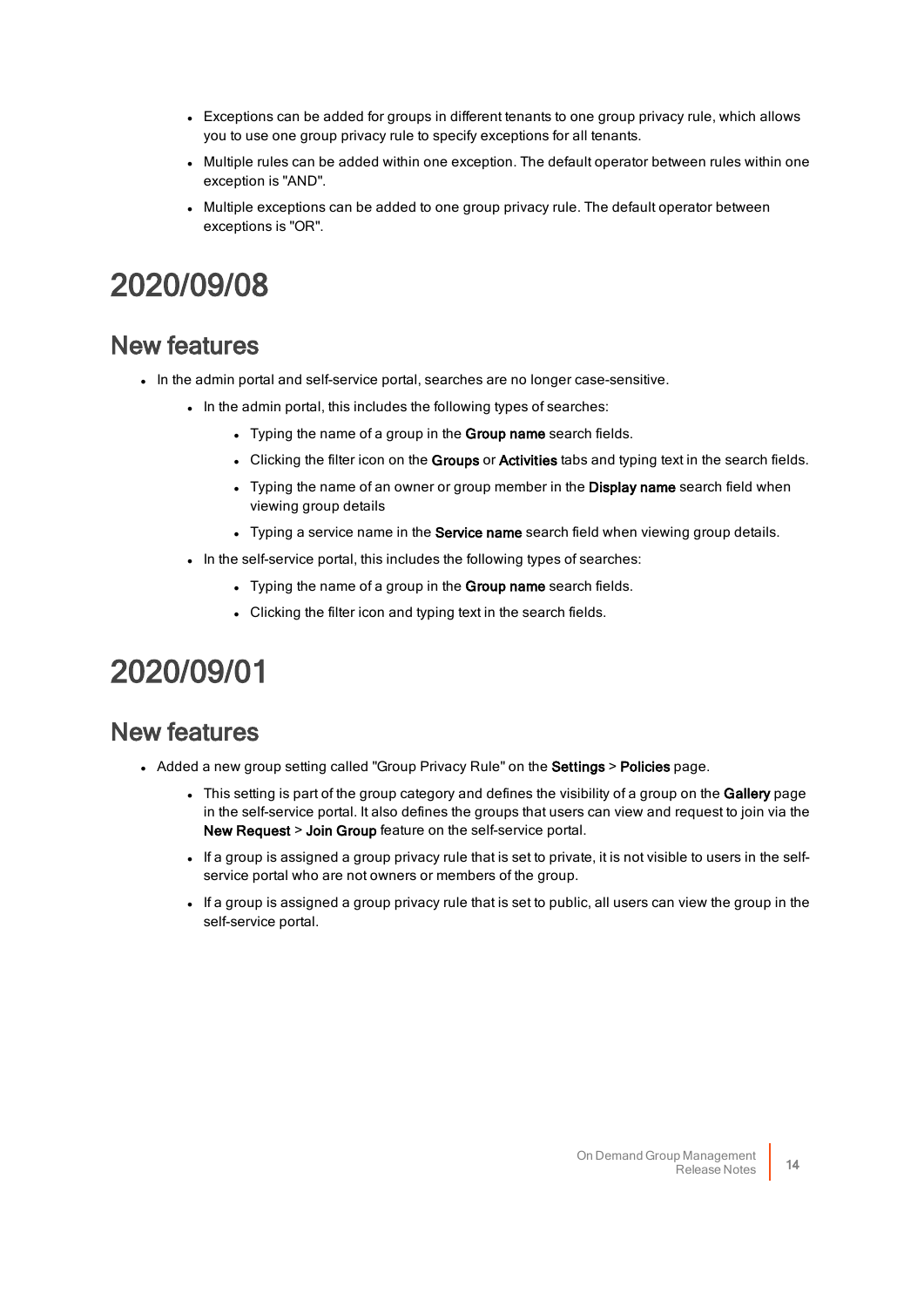## 2020/07/21

### New features

- Added support for additional audit event types:
	- Adding, updating, and deleting a group naming rule
	- Adding, updating, and deleting a group security level
- Added support for Australia Azure region.

## 2020/06/30

### New features

- Added support for additional audit event types, including adding, updating, and deleting a group category.
- Added support for the United Kingdom (UK) Azure region.

## 2020/06/09

- Integrated with On Demand Activity Trail to provide auditing logs of the following types of events. The auditing activity logs can be downloaded on On Demand Home > Settings > ACTIVITY TRAIL >Group Management.
	- Admin portal
		- Adding or removing a group owner or member
		- Adding, updating, or deleting a group
		- Attesting or auto-attesting membership or ownership of a group
		- Auto-deleting an expired group
		- Auto-removing an expired member from group
	- Self-service portal
		- Adding or removing a group owner or member
		- Joining or leaving a group as owner or member
		- Adding, updating, or deleting a group
		- Attesting or auto-attesting membership or ownership of a group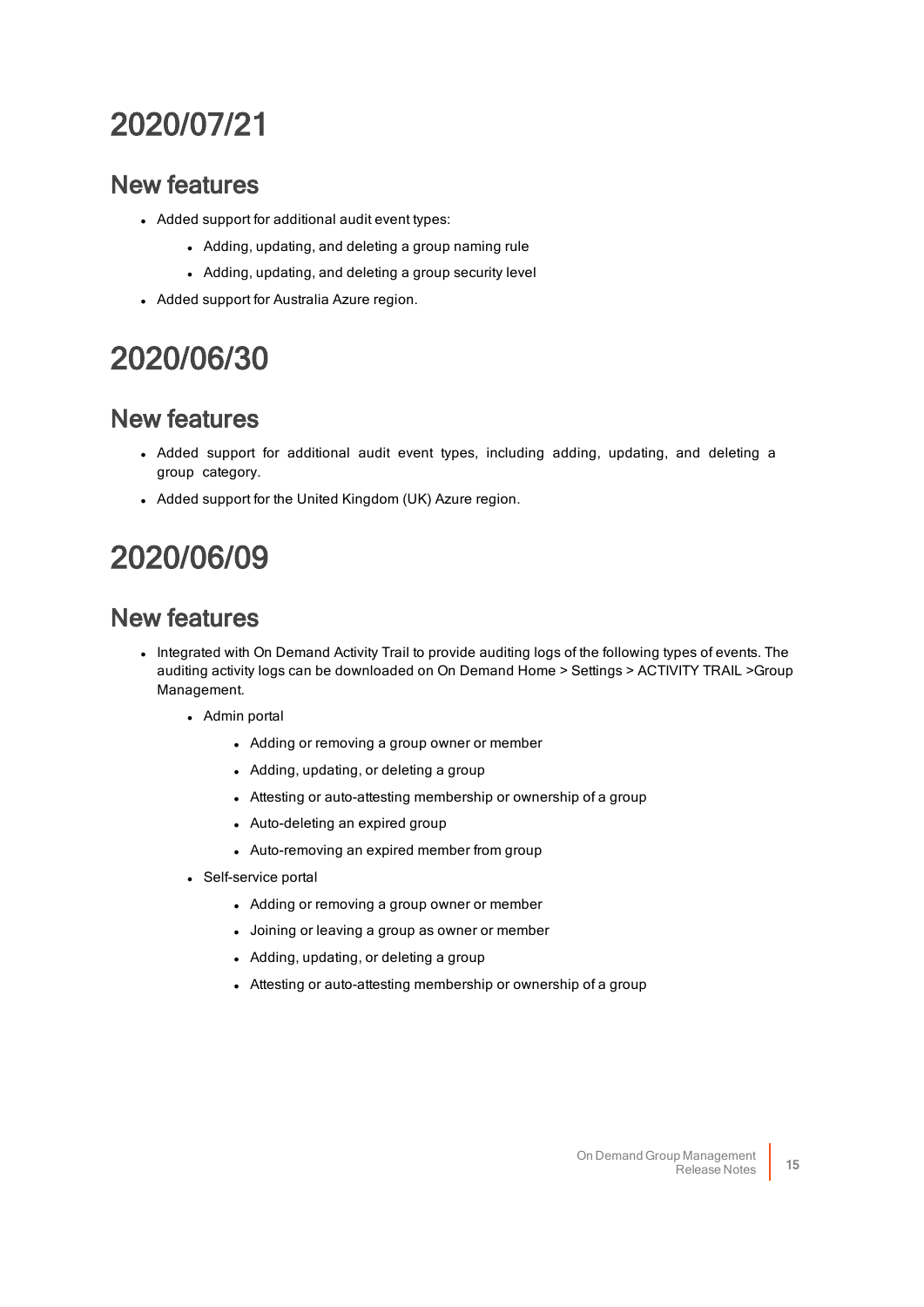### Resolved issues

### Resolved Issue ID and the United States of the United States In the United States In the United States ID and I

Group Management cannot restore data for a tenant if you remove the tenant from On Demand and then add it back within 30 days. 8261

## 2020/05/19

### New features

- Added ability to create on-premises groups.
	- The Settings page now includes a new tile "Organizational Units" where you can configure the default OU for the on-premises groups created in Group Management.
- Added a new group setting "Group Creation Template for Self-Service" on Settings > Policies.
	- <sup>l</sup> This setting is a part of the group category, and defines location, type, scope, and domain for groups created through self-service.
	- Users can now select a template to apply the defined values when they create a group in the selfservice portal.
- Added support for Europe and Canada Azure regions.

## 2020/02/28

- Added support for hybrid environment: Group Management not only supports pure Azure environment, but also manages groups from on-premises AD domains that are integrated with an Azure AD using Azure AD Connect.
	- NOTE: An agent must be installed in your local network to manage on-premises groups. Before the installation, the agent installer must be extracted to a folder, and ensure that the file bin\OPGMService.exe in the folder is unblocked.
- Moved tenant settings to the organization level.
	- The settings are now shared across all the directories added to your organization.
	- Added default approval process for self-services.
- Added a new step to the attestation process for group owners. The group owner now has the option to remove group members after selecting to keep the group.
- Added capabilities to the role Group Management administrator:
	- Approve or reject a request on behalf of the current approver.
	- Cancel a request on behalf of the requester.
- Redesigned Dashboard.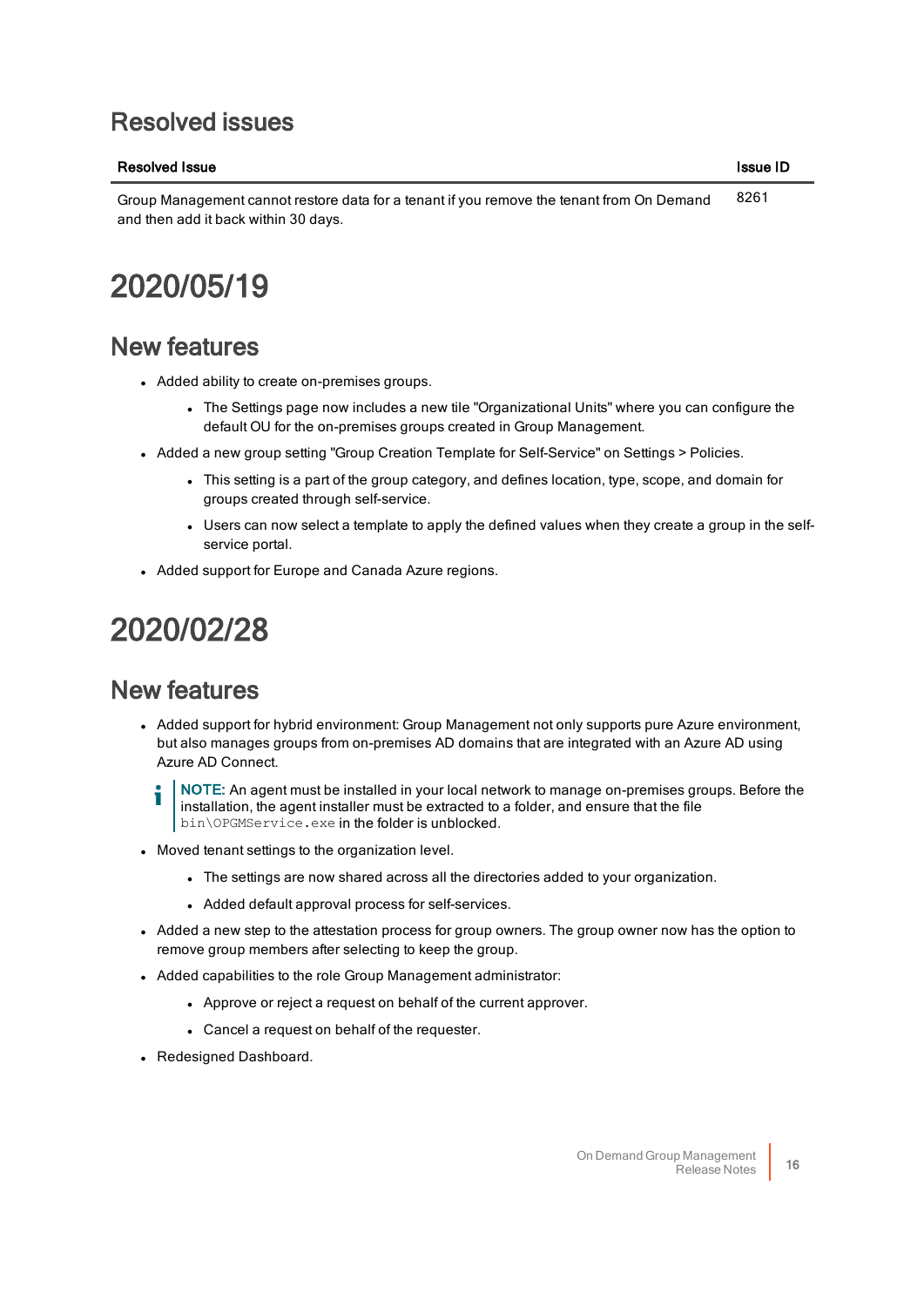- Redesigned the Activities tab in the admin portal.
	- Added a new sub tab "Admin Approvals" to show all the requests pending approval by Group Management administrator.
	- Renamed the sub tab "Admin Services" to "Admin Attestations".
	- Renamed the sub tab "Auto Services" to "Auto Attestations".
- Changed the page where users are redirected to after logging in to the self-service portal. The My Approvals page now opens after users log in successfully.

### Deprecated features

- Resource management: Removed all features and settings related to the resource management.
- <sup>l</sup> User management: Removed all features and settings related to the user management.
- Role management: Removed the "Roles" and "Directory Administrators" tiles from the Settings page.
- Notification service: Removed the notification Inbox at the top right of the page.

## 2019/07/09

### New features

- Support for security groups and distribution groups in on-premiese AD domains:
	- . Introduced group roles Owner and Member for management purpose.
	- Users can now join or leave a group as group member via self-services.
	- **Existing groups can be categorized for automatic attestations.**
- Enhancements for Azure ADs:
	- . Introduced the Service Account setting for creating mail-enabled security groups and distribution lists.
	- Added ability to suspend or resume a resource.
- Group Management now supports for these Azure regions:
	- United States
	- Europe

### Resolved issues

| <b>Resolved Issue</b>                                            | <b>Issue ID</b> |
|------------------------------------------------------------------|-----------------|
| Cannot create mail-enabled security groups in Group Management.  | 626             |
| Distribution Lists cannot be created successfully via Graph API. | 573             |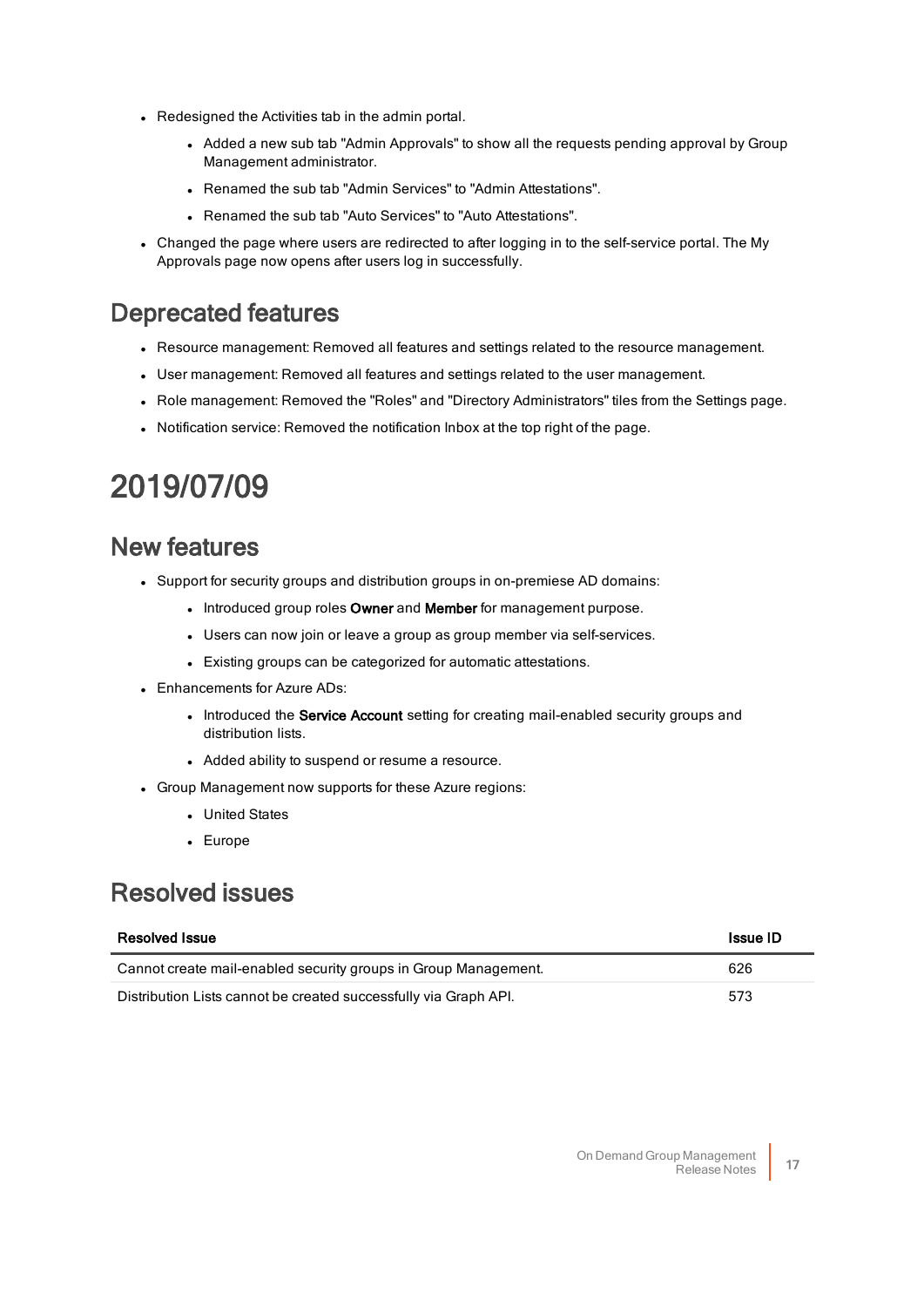## 2019/03/22

- Group management:
	- Support for Office 365 groups, security groups (including mail-enabled security groups), and distribution lists.
	- Introduced group roles Owner and Member for management purpose.
- Resource management:
	- Permissions to a resource in Group Management are managed by roles, and custom roles can be created and assigned to users.
	- Resource permissions can be granted to the roles directly within Group Management for resources of these built-in types: Office 365 License, Microsoft OneDrive and GM.
- Group Management roles:
	- Global Administrator: Manages global settings and directory administrators for all the directories within an organization.
	- Directory Administrator: Accesses to all the administrative features for a directory, such as defining self-service approval processes, setting policies for users, groups, and resources in the directory.
	- **General User**: Uses self-services to create, join/leave, and attest a group or a resource.
- Regular synchronization between Group Management and Azure AD at a specified interval.
	- Synchronization direction can be set for users and groups separately.